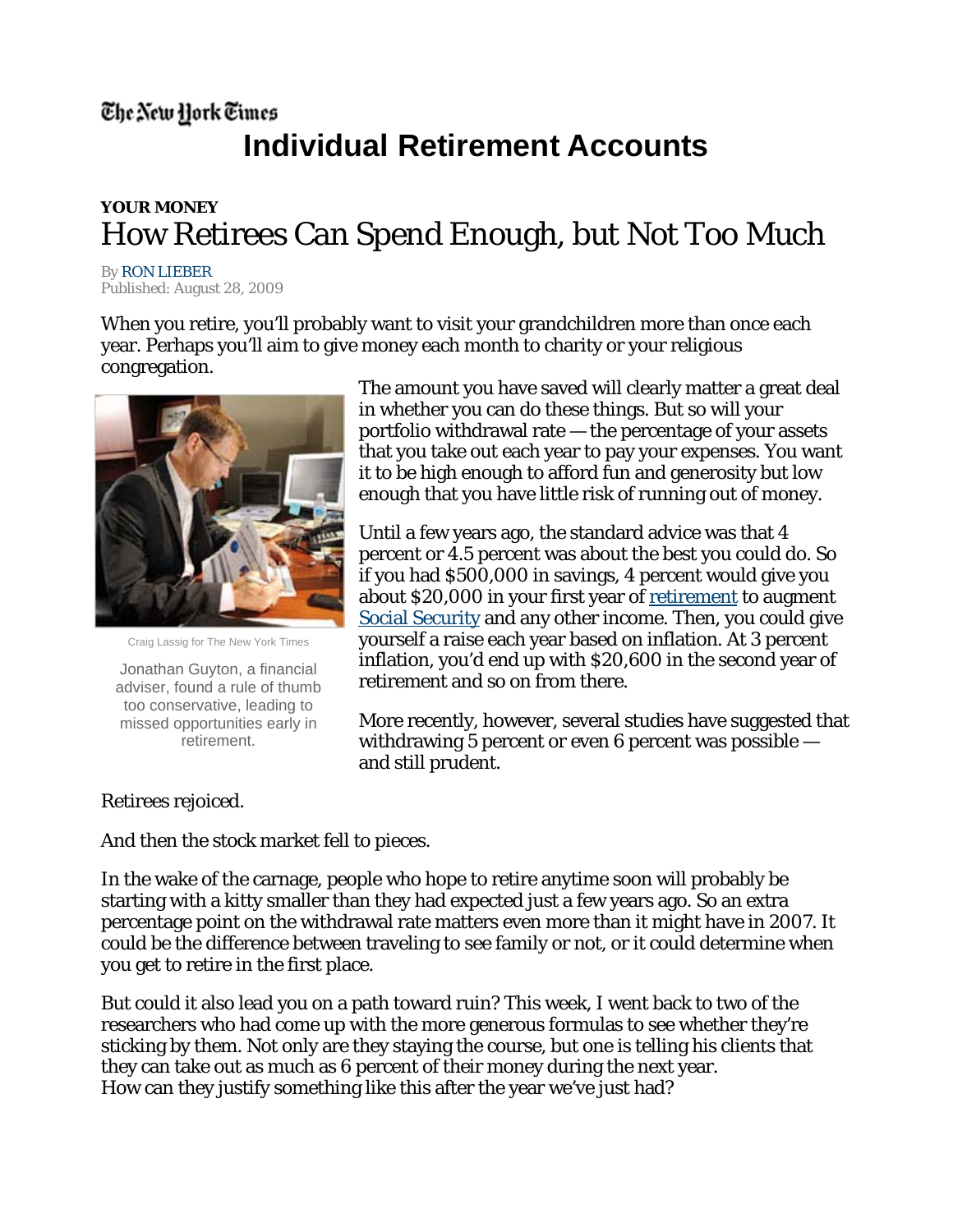#### **Setting a Rate**

Here's one big reason to be suspicious about applying that same 4.5 percent withdrawal rate to all people, no matter when they retire: Should a person who had the bad luck to retire in March 2009, at the stock market's recent bottom, spend 4.5 percent of, say, \$350,000, or could they spend a bit more? After all, people who retired a year or two earlier with the same portfolio, before the bulk of the stock market's decline, might have started with 4.5 percent of \$550,000 (and taken inflation-adjusted raises each year from that initial amount until they died).

It didn't seem right to Michael E. Kitces, a financial planner and director of research at Pinnacle Advisory Group in Columbia, Md. He said he was uncomfortable with all the decisions made based on "the day you happen to come into my office and the balance on that day."

In fact, he started looking into this before the market collapsed, and his research ended up suiting the conditions of the last year perfectly. He tried to figure out whether one could estimate how much better or worse stock market returns might be in the years after big declines — and whether the answer might allow for a more generous initial withdrawal rate.

What he concluded was that the overall market's price-earnings ratio — taking the current price for the Standard & Poor's 500-stock index divided by the average inflation-adjusted earnings for the past 10 years before the date of withdrawal — was predictive enough to produce guidelines. Then he came up with the following suggestions for a portfolio of 60 percent stocks and 40 percent bonds meant to last through 30 years of retirement. If the ratio was above 20, indicating that stocks were overvalued, then a 4.5 percent withdrawal rate was prudent given that the stock market was likely to fall. But if it was between 12 and 20 (the historical median is roughly 15.5), a 5 percent rate was safe, tested against every historical period for which data was available. And if it was under  $12 - a$  level it almost got to earlier this year — a rate of 5.5 percent would work.

The most recent figure was 17.67, which suggests a 5 percent withdrawal rate for current retirees. It had been above 20 until October 2008.

Mr. Kitces gets his ratios from a set of data that the Yale professor Robert Shiller creates and stores on Yale's Web site , at http://bit.ly/3gexz. I've provided a link to that data (Mr. Kitces uses column K in the Excel spreadsheet there) and to all of the other research in this column in the online version of this story.

## **Making Adjustments**

Jonathan Guyton, a financial planner with Cornerstone Wealth Advisors in Edina, Minn., looked at the 4.5 percent baseline and asked a different question: Couldn't it be a whole lot higher if a client was willing to forgo the annual inflation raise when conditions called for a bit of thrift?

And if so, under what conditions would that happen — and would people be willing to, in effect, cut their own retirement paycheck?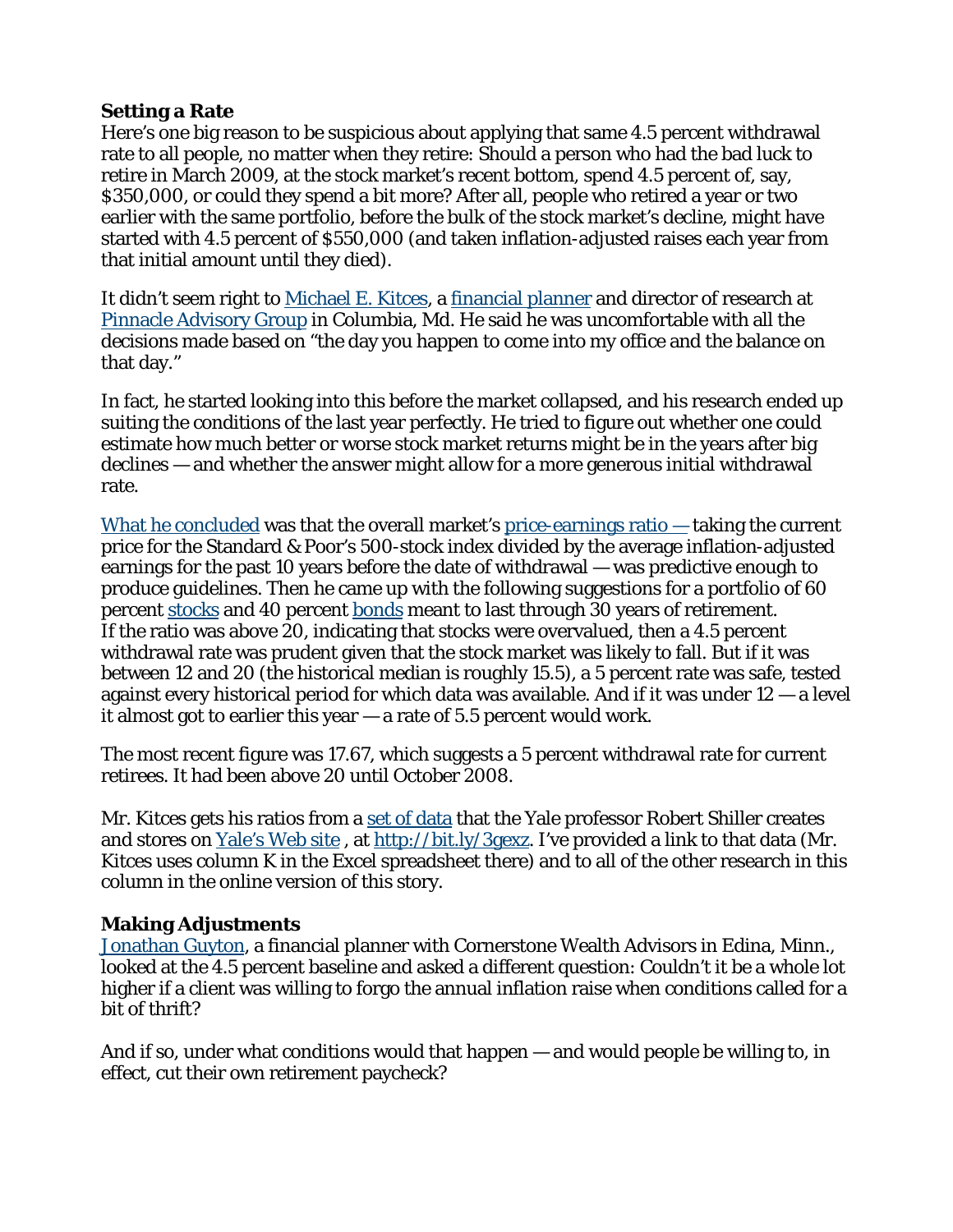It didn't take Mr. Guyton long to find out. Two studies he worked on in 2004 and 2006 led him to the following conclusions about a portfolio meant to last 40 years: Using Mr. Kitces's research to establish a baseline initial withdrawal rate of up to 5.5 percent (or 5 percent given valuations at the moment), the initial withdrawal rate could rise another whole percentage point, to 6.5 percent, if at least 65 percent of the money was in a variety of stocks, as long as the owner followed a few rules.

First, if the portfolio lost money in any given year, there would be no raise at all for inflation. And if the size of the withdrawal, in dollars, in any year amounted to an actual percentage rate of the remaining portfolio that was at least 20 percent more than the initial withdrawal rate, retirees would have to take a 10 percent cut in their annual allowance that year. Then, the increase for inflation would build on that new base the following year. While Mr. Guyton also put a "prosperity" rule into place that allowed for a 10 percent increase in particularly good years, 2008 tested his "capital preservation" rule first. So he cut his clients' withdrawals by 10 percent.

How did they take it? "Many of them said, 'Really, that's all?' " he recalled. "Keep in mind how dire things seemed."

Others blanched, noting that they had played by the rules and didn't cause the financial crisis. But they came around when Mr. Guyton gave them a good talking to. "For us to maintain the same degree of long-term financial security for you that you said you wanted, this is what you need to do," he told them. "It's a system. And the great thing about a policy is that it leaves no doubt about what you are supposed to do."

Another cut of 10 percent might severely hurt their purchasing power, but the stock market's performance since March suggests that it won't be necessary in the coming months.

## **The Real World**

The actual execution of these strategies requires a bit more work. You need to figure out what stocks and bonds should make up your investments in the first place, for instance, and how best to minimize taxes when you sell each year.

All this together seems complicated enough to suggest to a cynic that it's just a ruse to keep a client coming back each year for costly checkups. That said, surviving retirement without a big pension that never runs out isn't easy, and paying a bit of money each year in exchange for help in prudently raising your withdrawal rate by 20 percent does not strike me as completely insane.

Retirees also have to wonder whether the market will behave in the future as it has in the past. Or whether retirees can realistically stick to a strict budget. "Even if you tell me that spending fluctuates a bit here and there, we still have to start somewhere," said Mr. Kitces. "What on earth is your alternative? Are you not going to give any spending recommendations whatsoever?"